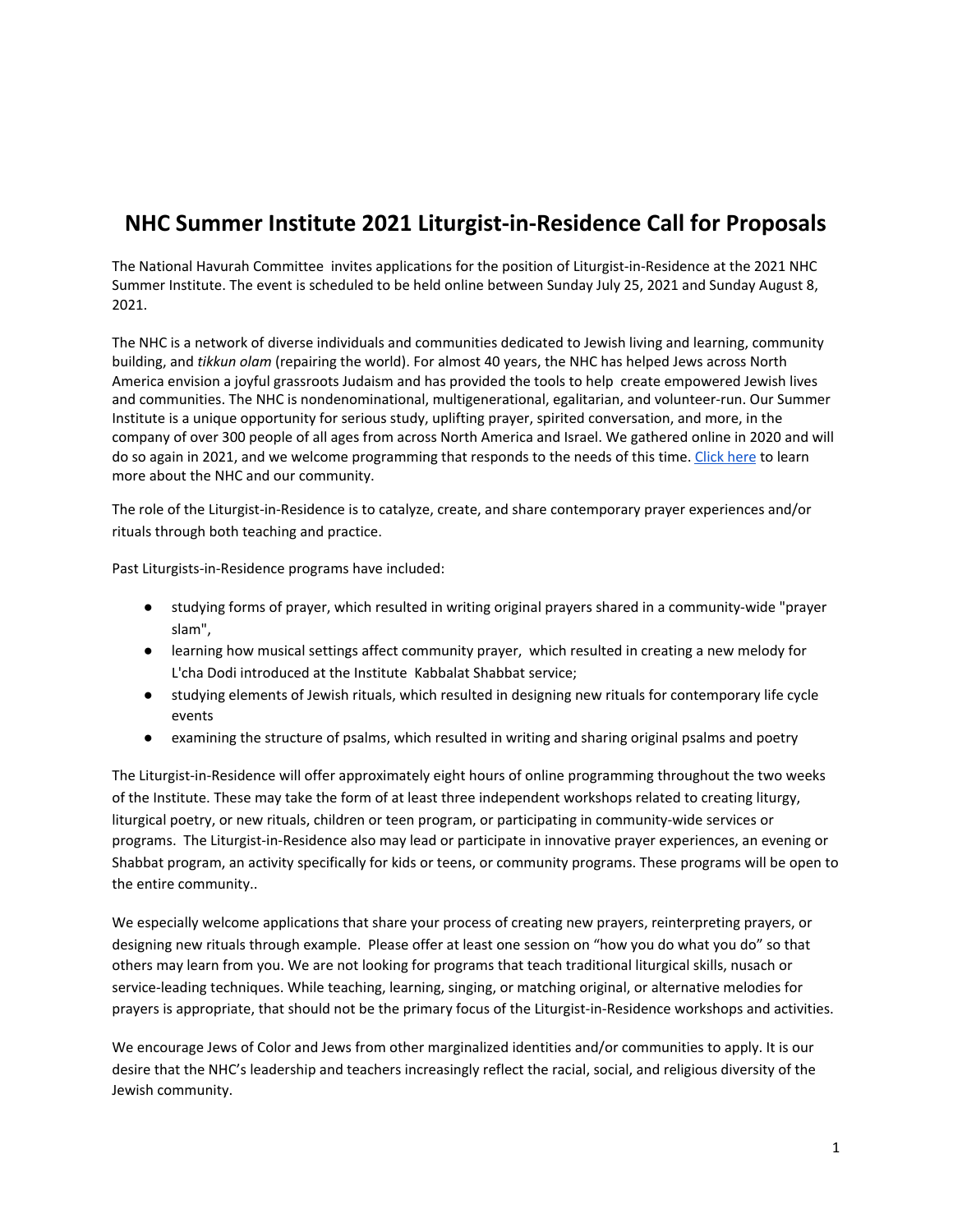The Liturgist-in-Residence receives one complimentary registration to attend the NHC Summer Institute. If multiple individuals are on the same application and are chosen, they will share the registration credit. There is no stipend with this position You may apply separately for a teaching role at the Institute and tailor your application appropriately. Please email [courses@havurah.org](mailto:courses@havurah.org) with any questions about this.

The Liturgist-in-Residence position is sponsored by a donation from the editors of Siddur [Chaveirim](https://haggadahsrus.com/SidChav.html) Kol Yisraeil (the purple siddur used on Friday nights at the NHC and in many communities, recently updated) and [L'chu](https://haggadahsrus.com/Lchu.html) [N'ran'nah](https://haggadahsrus.com/Lchu.html) ("Let Us Sing", an egalitarian traditional bencher with an alternative edge, now celebrating 12 years since its original publication), with gratitude to the NHC Community for supporting our work.

Past NHC Liturgists-in-Residence include:

- 2020 Rachel Barenblat
- 2019 -- Ellen Dreskin
- 2018 Linda Hirschhorn
- 2017 Mitch Chefitz
- 2016 Malkah Binah Klein and Aliza Arzt
- 2015 Alden Solovy
- 2014 Trisha Arlin
- 2013 Adam Lavitt and Adina Allen
- 2011 Miriam Margles

Please contact liturgist@havurah.org if you have questions or ideas or to discuss your proposal before submitting.

You may submit at most two different proposals. **Please complete a separate copy of this form for each Liturgist-in-Residence application you are submitting, and email completed forms to** [liturgist@havurah.org](mailto:liturgist@havurah.org). Please use this form, or, if your word processing program does not let you edit it easily, you may create a document of your own that contains this information. Applications are due by Monday, February 1, 2021 at 11:59 pm EST. We will notify you regarding the status of your application by Monday, February 15, 2021.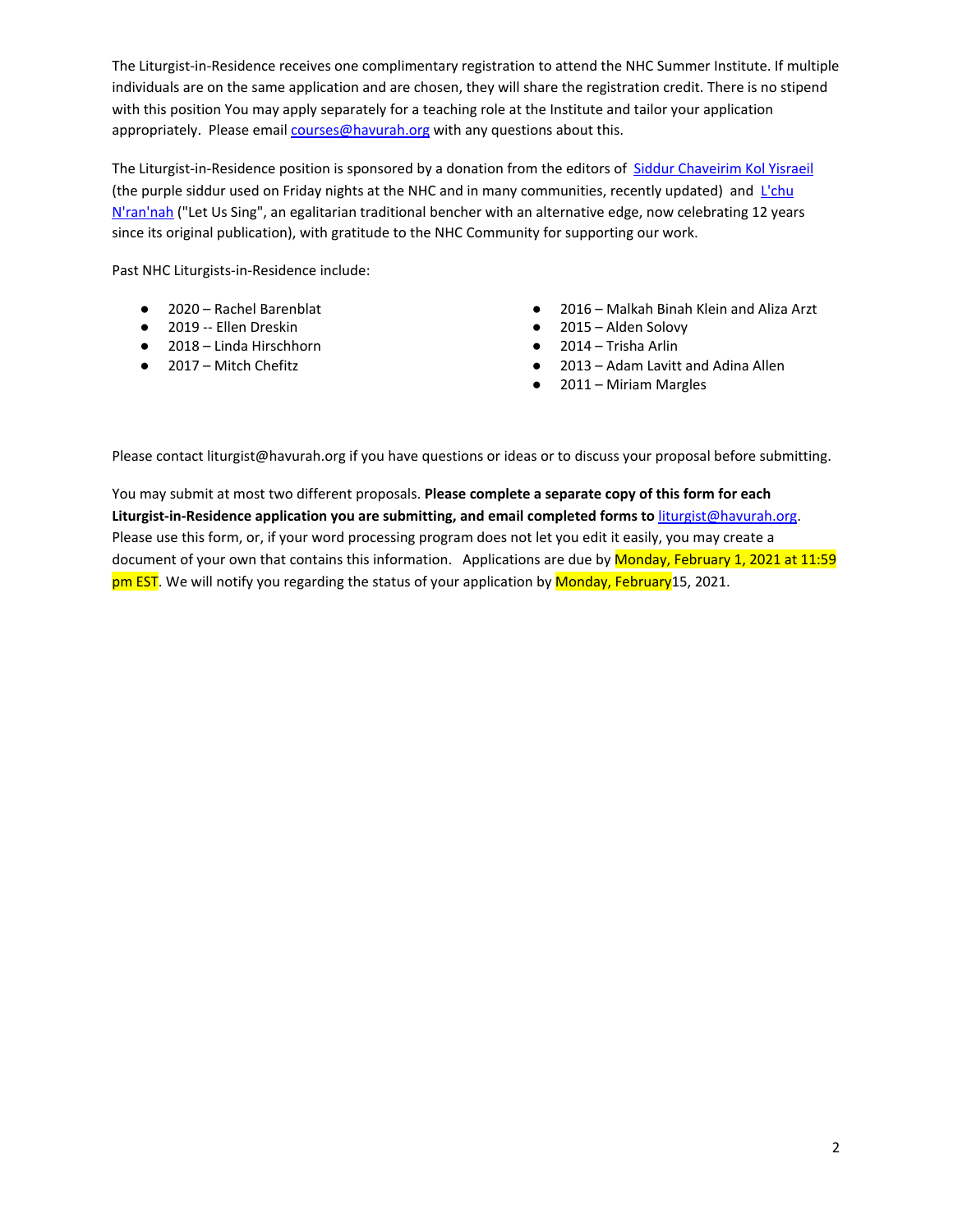# NHC LITURGIST-IN-RESIDENCE APPLICATION

### **APPLICANT INFORMATION**

#### *Please tell us about yourself.*

| <b>Name</b>              |                                                                                                                                                                                                                                                                                                                            |
|--------------------------|----------------------------------------------------------------------------------------------------------------------------------------------------------------------------------------------------------------------------------------------------------------------------------------------------------------------------|
| <b>Email Address</b>     |                                                                                                                                                                                                                                                                                                                            |
| <b>Preferred Phone</b>   |                                                                                                                                                                                                                                                                                                                            |
| <b>Number</b>            |                                                                                                                                                                                                                                                                                                                            |
| <b>Alternative Phone</b> |                                                                                                                                                                                                                                                                                                                            |
| <b>Number</b>            |                                                                                                                                                                                                                                                                                                                            |
| <b>Mailing Address</b>   |                                                                                                                                                                                                                                                                                                                            |
| <b>Photo</b>             | We will ask you for a photo that we can share on the NHC website and in<br>other promotional materials if this application is accepted. Please attach a<br>photo now with your completed proposal, provide a link to one that is online<br>already, or indicate that you will provide one if this application is accepted. |

**Have you attended the NHC Institute or regional retreats before? If not, how did you hear of this opportunity?**

**If you have taught courses at one or more NHC Summer Institutes or regional retreats before, please list the courses taught, indicate the year(s), and briefly explain what you learned from the experience(s).**

**If you are new to the NHC, please include a brief bio and describe your teaching style.**

Please copy the above section and complete it if a co-presenter is applying with you. If the position is shared, co-presenters each receive half the tuition credit to attend the Institute.